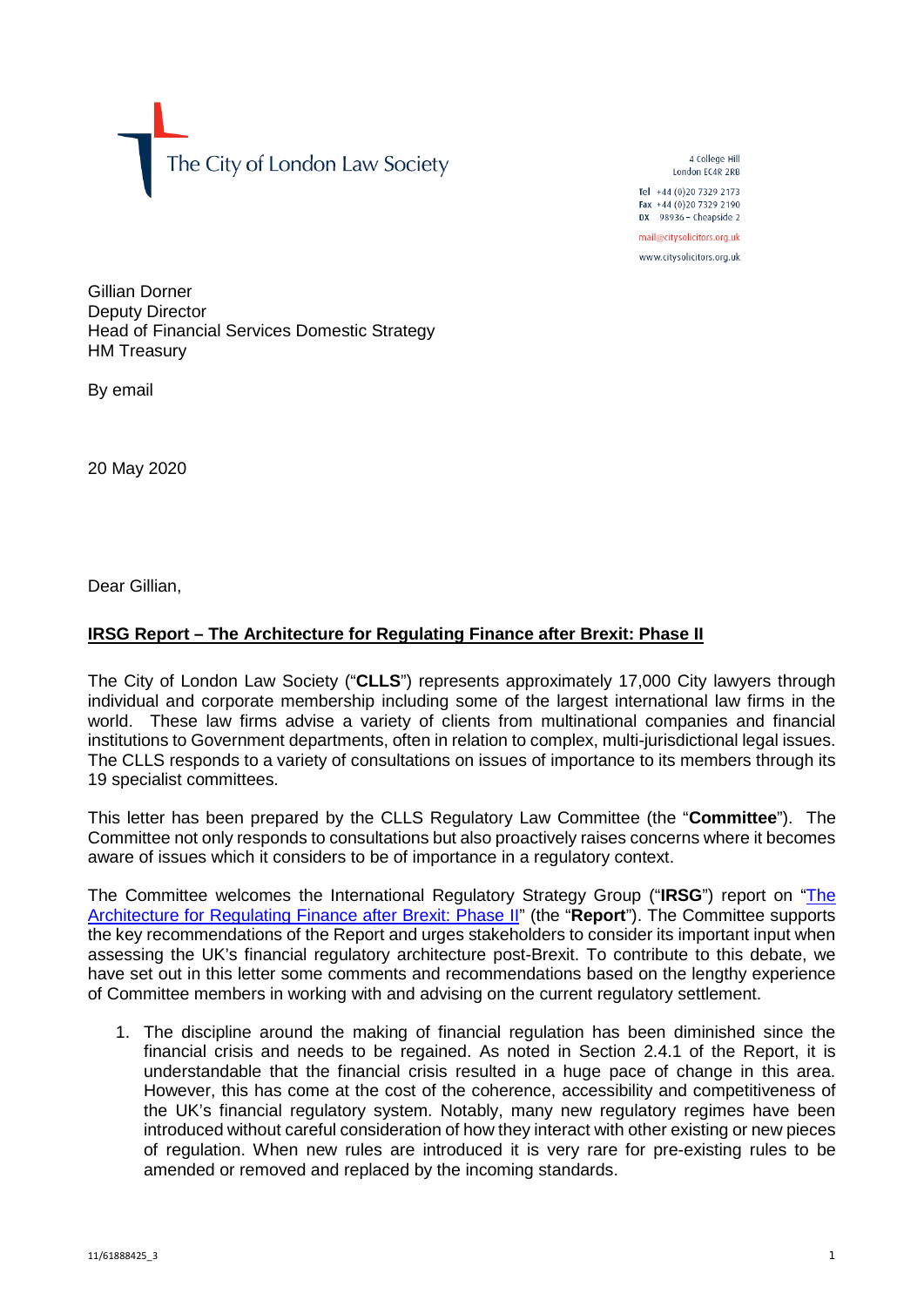For example, it is unclear why the UK needs separate civil and criminal regimes for market abuse and insider dealing which overlap but do not fully align. This has a negative effect on the rule of law (as the law becomes unclear and confused), and competition and competitiveness as both new and existing entrants find financial regulation increasingly difficult to navigate. Policymakers should, going forward, take a more targeted approach to addressing market failures, and consider simplifying and consolidating regulation.

2. There are also a number of ways in which the "onshoring" of EU financial services legislation post-Brexit has added to the existing complexity and lack of clarity in the UK's regulatory system. The Report recommends (in Section 3.4.1) that regulation should be consolidated and in the Committee's view this should not be limited to the onshoring process.

A particular priority should be to clarify and simplify questions related to the regulatory perimeter and marketing of financial products. The regime as it stands currently presents a significant barrier for new entrants and for interactions between international customers and financial institutions and the UK market. For example, the interplay between rules on financial promotion, promotion of unregulated collective investment schemes and the marketing of alternative investment funds are unnecessarily complex to navigate without extensive professional advice.

- 3. Section 2.3 of the Report discusses a concern that regulators are not currently subject to appropriate scrutiny and accountability mechanisms (particularly bearing in mind their enhanced powers post-Brexit). Certain mechanisms such as judicial review are not as effective as they could be due to the practicalities of firms operating in the regulated sphere. In addition to the points noted in the Report, the Committee suggests that there should be a role for a body to receive the reports of the Complaints Commissioner and ensure regulators act on their recommendations.
- 4. Whilst the regulators are currently required to undertake consultations and cost-benefit analyses, the speed with which these are undertaken often means they are not as rigorous as they should be. Whilst often overlooked, it is obviously key to maintaining an effective system of regulation that regulatory changes are only made where the benefits genuinely outweigh the costs.

Linked to the above, in the current system once regulations have been enacted they are rarely reconsidered or repealed. This is despite many notable regulatory initiatives failing to achieve their intended objectives. The Report proposes mandatory review mechanisms as (Section 3.4.3) and in the Committee's view this would assist both in holding regulators to account and in the point noted above regarding the overlap and complexity of the regulatory regime.

- 5. Aside from formal regulatory requirements, which are subject to cost-benefit analysis to a degree, much of the regime is in practice contained in the expectations placed on firms by regulators which go beyond the actual requirements of law and regulation. Examples of good practice in particular areas often become treated by regulators as required minimum standards. Whilst these standards may be appropriate, it is important that their introduction and retention as de facto obligations are subject to the same scrutiny as more formal regulation. Hence the Committee support the call for additional scrutiny and constraints (for example, Report Section 3.3.3) on the regulators' interpretation of rules and legislation.
- 6. Finally, the Committee notes the recommendation in Section 3.2.3 of the Report that competitiveness should be factored in to the regulators' objectives. The Committee would not support a regulatory "race to the bottom", as an effective and robust regulatory and legal system is a key contributor to the UK's status as a global financial centre. However, the Committee strongly believes that regulators necessarily consider competitiveness when undertaking their functions already, and hence it is appropriate that the process of managing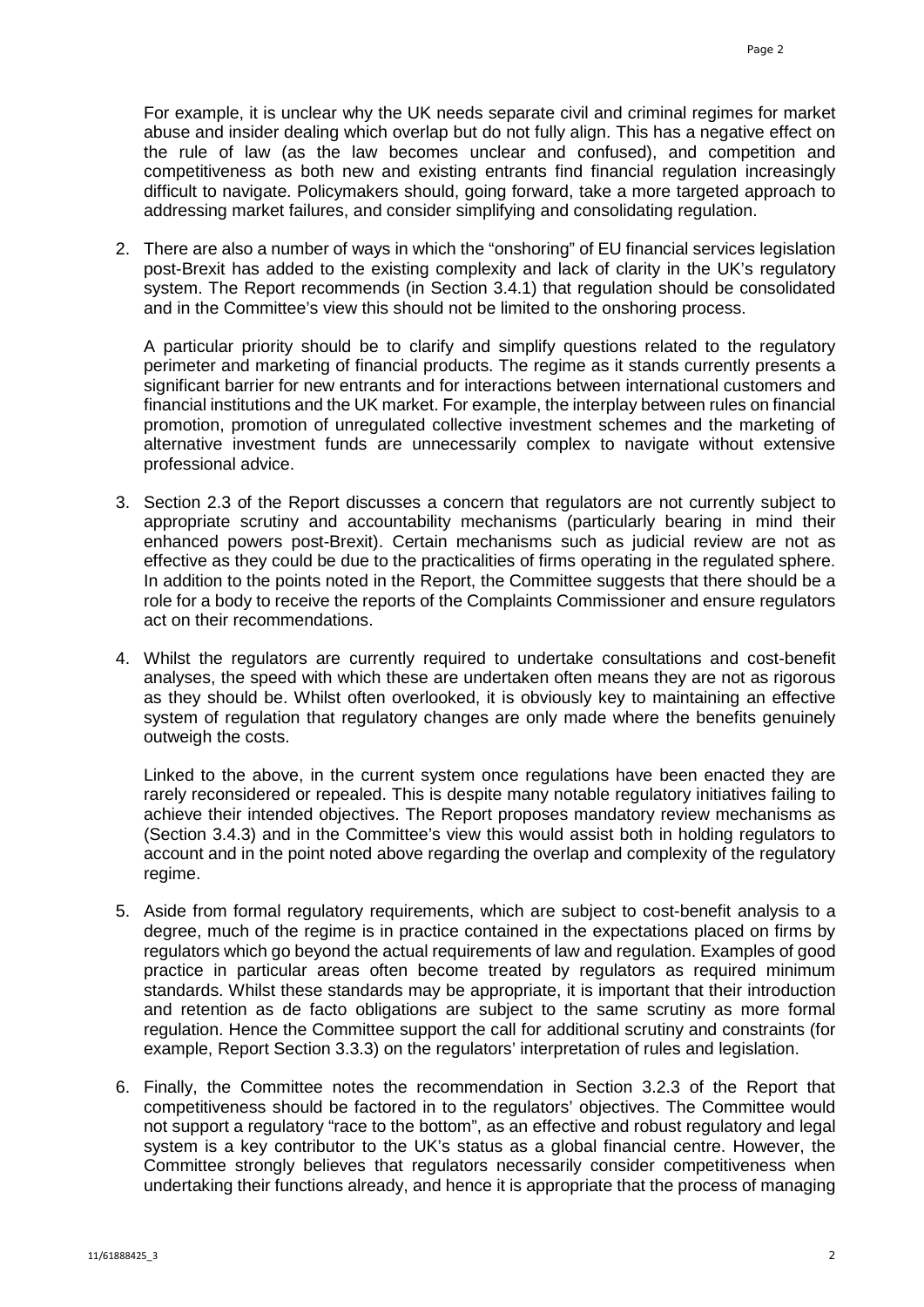the trade-offs between competitiveness and certain aspects of regulation should be open and transparent, and open to consultation with all stakeholders.

The Committee is grateful to the IRSG for its contribution to the debate in this area and would be open to discussing it further with regulators, policymakers and other stakeholders.

If you would find it helpful to discuss any of these comments then we would be happy to do so. Please contact Karen Anderson by telephone on +44 (0) 20 7466 2404 or by email at [Karen.Anderson@hsf.com](mailto:Karen.Anderson@hsf.com) in the first instance.

Yours sincerely

Kampfal

**Karen Anderson** *Chair, CLLS Regulatory Law Committee*

© CITY OF LONDON LAW SOCIETY 2020 All rights reserved. This paper has been prepared as part of a consultation process. Its contents should not be taken as legal advice in relation to a particular situation or transaction.